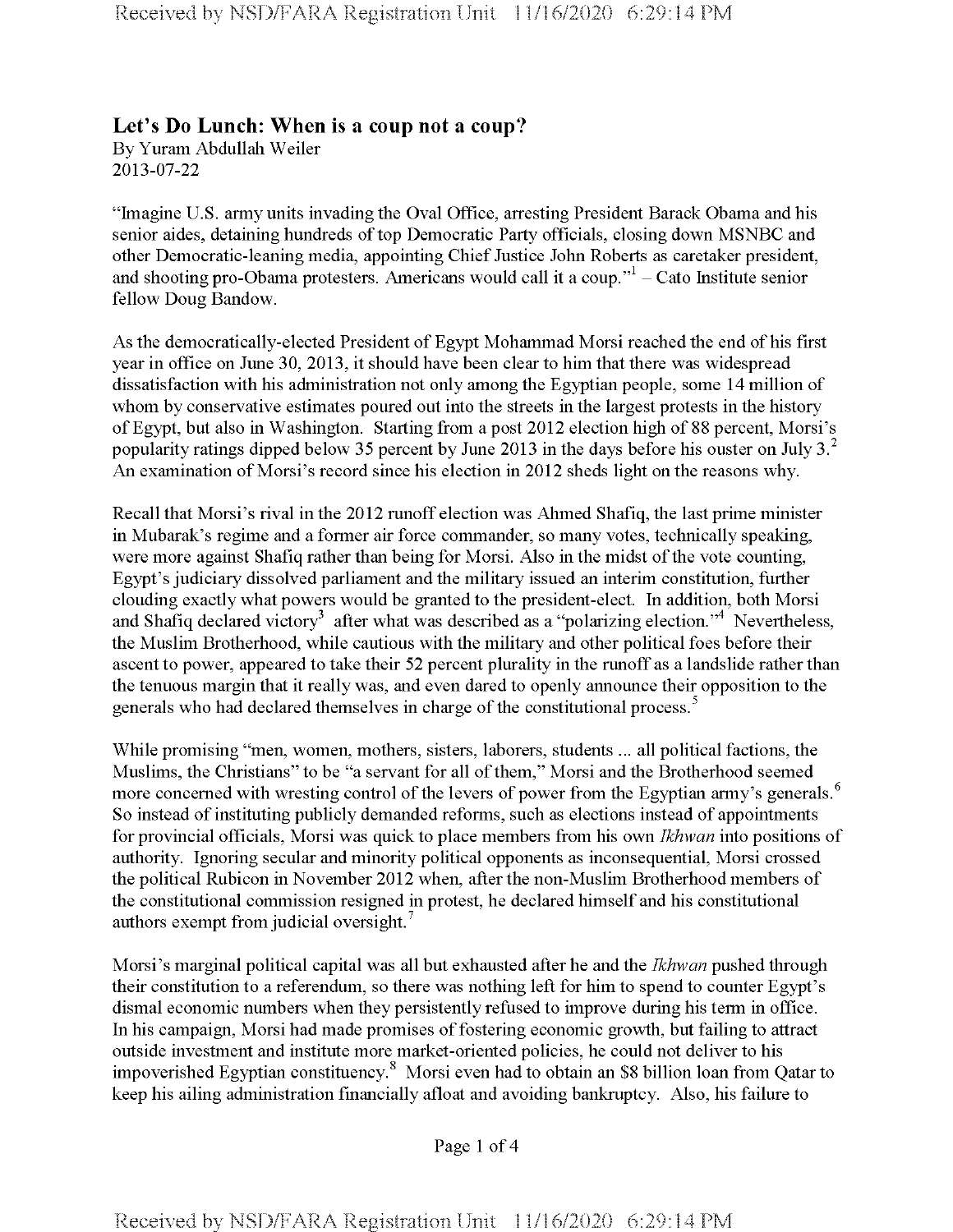impose neoliberal economic reforms cost Egypt \$4.8 billion in International Monetary Fund (IMF) loans. A poll taken shortly before the first anniversary of the Morsi administration showed that while 98 percent of the Muslim Brotherhood supporters said they felt better off than they were a year ago, 80 percent of the rest disagreed and 73 percent felt he had made poor decisions during his tenure as president.<sup>9</sup>

U.S. President Obama even called President Morsi on July 1, as iftrying to give a "heads up" of his impending doom. According to a White House press release:

"The President told President Morsi that the United States is committed to the democratic process in Egypt and does not support any single party or group. He stressed that democracy is about more than elections; it is also about ensuring that the voices of all Egyptians are heard and represented by their government, including the many Egyptians demonstrating throughout the country. ... President Obama reiterated that only Egyptians can make the decisions that will determine their future."<sup>10</sup>

Even after the coup was*fait* accompli, Obama, in a July 3 statement said that the U.S. was "... deeply concerned by the decision of the Egyptian Armed Forces to remove President Morsi and suspend the Egyptian constitution. I now call on the Egyptian military to move quickly and responsibly to return full authority back to a democratically elected civilian government as soon as possible ... I have also directed the relevant departments and agencies to review the implications under U.S. law for our assistance to the Government of Egypt. "<sup>11</sup>

Obama also remarked, "No transition to democracy comes without difficulty, but in the end it must stay true to the will of the people. ... [W]e will continue to work with the Egyptian people to ensure that Egypt's transition to democracy succeeds."<sup>12</sup> This is the U.S. President's idea of a "transition to democracy?" Strange, it looked more like a armed coup to me. After all, over 50 people, mostly from the Muslim Brotherhood and its supporters were killed by the military not to mention the fact that what has been installed is a government answerable to the military's generals instead of to the Egyptian people.<sup>13</sup>

While it is clear that Morsi had lost popularity and credibility as president, still, why no outcry from the U.S. over this blatant and somewhat sanguine coup? The assistance to Egypt referred to above comes to about \$1.55 billion for fiscal year 2014, of which \$1.3 billion is military aid.<sup>14</sup> If the Egyptian military "coup" were to be called a "coup," U.S law would require aid to be frozen, thus creating the potential for a regional security dilemma. Max Fisher ofthe Washington Post writes that the absence of an objection from Obama "has to do with the administration's increasing impatience with Morsi's mistakes and its desire to maintain leverage with the Egyptian military, one of the most powerful institutions in one of the most important countries in the Middle East."<sup>15</sup>

There are other geopolitical reasons why the U.S. would remain mute over a military takeover.

- The U.S.-Egyptian military relationship is perceived by Washington as a stabilizing and moderating force in the region;
- The U.S. needs Egypt to maintain the façade of peaceful relations between a "moderate" Arab state and the Zionist entity;

Page 2 of 4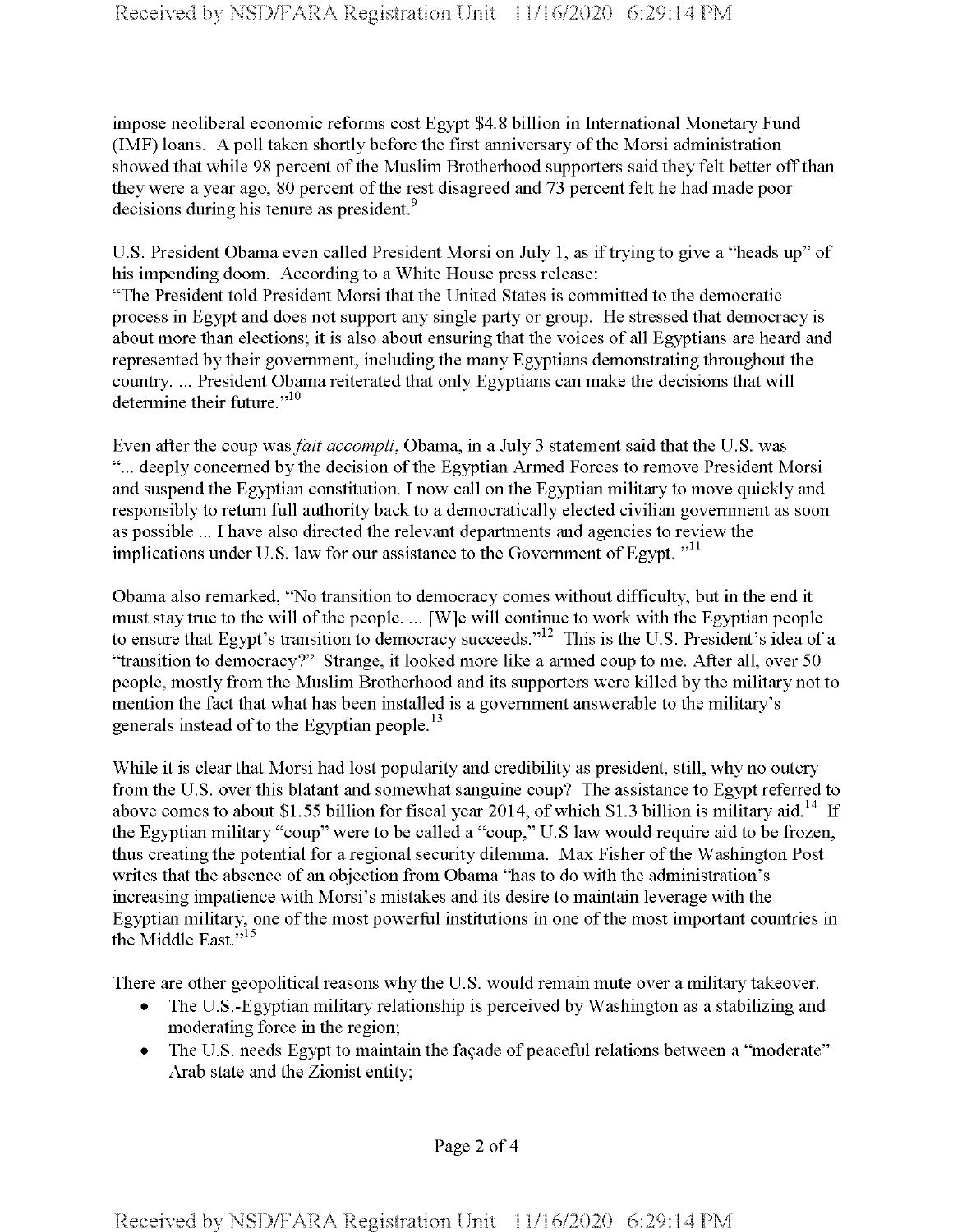- The U.S. military enjoys rights to fly over Egypt's airspace, shares intelligence with the Egyptian military, and is assured transit access for U.S. Naval vessels to the Suez canal;
- Egypt plays host to Operation Bright Star, which is the largest U.S. military exercise in the world;
- Washington sees Egypt as a counterforce to Islamic "extremism" and views the military as a watchdog for the Muslim Brotherhood and other extremist groups;
- Egypt has substantial gas reserves;  $16$
- The U.S. desires to maintain the flow of crude oil through the SUMED pipeline,<sup>17</sup> which runs from the Red Sea port of Ain Sukhna to the Mediterranean port of Sidi Kerir; and
- The U.S. wants to avoid any sort of catastrophe that might cause refugees to flood into economically troubled Europe.<sup>18</sup>

In short, Washington will support a government in Egypt that closely resembles the previous Mubarak regime, and it will never go against the wishes of the Egyptian military. In fact, Egypt even sees itself as one of Washington's key "partners" as the Foreign Ministry states: "The US-Egypt relationship has grown to include working closely on counter-terrorism; the Israeli-Palestinian peace process; ... and promoting moderate Islamic values and representative governments in the Arab world. To meet these responsibilities however, Egypt must maintain a strong military force. In the volatile Middle East, political influence is directly related to one's military capabilities."<sup>19</sup>

And oh yes, there is the small matter of a personal relationship between the coup ringleader, General Abdel Fattah al-Sissi and U.S Defense Secretary Chuck Hagel. It seems that General al-Sissi, who announced Morsi's ouster in a state-run TV broadcast, had lunch with the defense secretary when the General was in the U.S. for a visit in late spring, during which time Hagel voiced U.S. objections over plans for a coup by the Egyptian army. As to the significance of the luncheon, Adam Entous of the Wall Street Journal quoted a senior Obama administration official as saying that the relationship between Hagel and al-Sissi is "basically the only viable channel of communication during the [Egyptian] crisis." Confirming its desire to maintain warm relations with the Egyptian military, the U.S. plans to go ahead with a delivery of four more  $F-16s$  as previously scheduled. Underscoring the shrinking U.S. ability to dictate policy to Egypt is the \$12 billion pledged by three unnamed Arab monarchies to the new government, a far cry from the paltry U.S. pledge of \$1.55 billion.<sup>20</sup>

According to the pollsters, the army's coup against the President received a resounding 94 percent approval rating by the Egyptian people. Still, there is something that is very troubling to me about the military ousting a democratically-elected leader. If the people, with Kalashnikovs in hand, had in similar great numbers stormed the sacred halls of the Egyptian government and demanded Morsi's removal, I would have no problem calling the action a popular revolution. However, what happened, despite its popularity, was unquestionably a bare-faced military coup executed with Washington's tacit approval.

Others disagree that Washington had any say over the recent military coup by public plebiscite. "Morsi's fate was decided in Cairo, not Washington," writes Cato's Bandow.<sup>21</sup> In any event, Washington is bending over backwards not to call it a coup. So to answer the question of when

## Page 3 of 4

Received by NSD/FARA Registration Unit 11/16/2020 6:29:14 PM